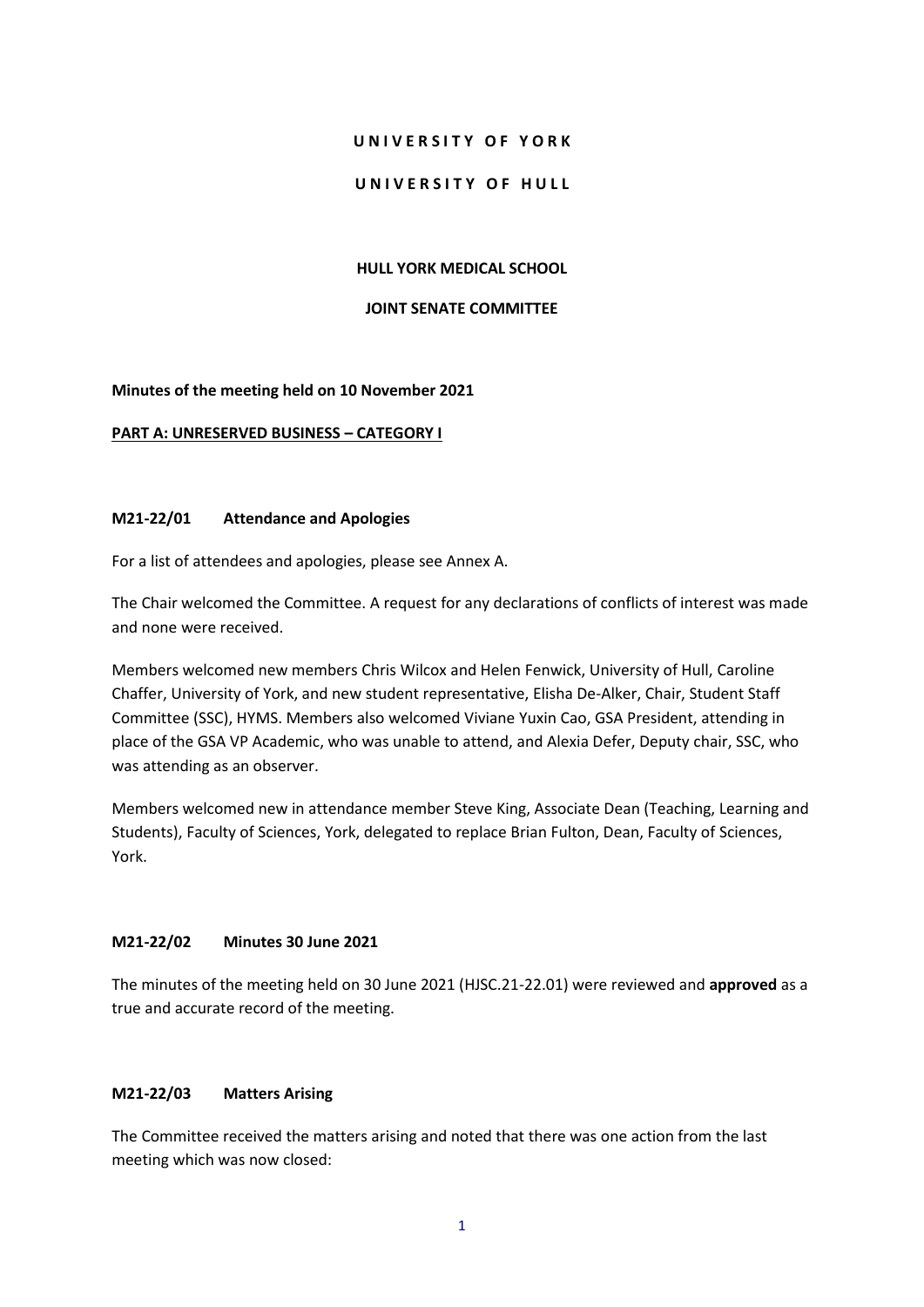**M20-21/48.vii** The Chair suggested that it would be useful to arrange a separate meeting with the Dean of HYMS to discuss the educational matters in respect to the planned integration of Hull's Biomedical Sciences programmes within HYMS. A meeting was convened and the Dean/Deputy Chair would provide a further update in due course.

## **M21-22/04 To Receive a Report of Chair's Actions undertaken since the last Meeting**

The Committee **received** a list of Chair's Action approvals (HJSC.21-22.**03**) since the last meeting. The Chair or Deputy Chair **approved**:

- i. Modification to 'Our Place in Nature' 20c option Module for the MSc Human Anatomy and Evolution (HAE) programme (and several programmes within the Department of Archaeology, York): to enable the module to run entirely online in the academic year 2021/22, to align with the Department of Archaeology plans. This will only be for one year as the MSc HAE has been temporarily suspended for 2022/23, it will undergo a re-structure for a planned re-launch later that academic year. The Department of Archaeology at York is facilitating online access option modules for some programmes in 2021-2022, one of which is the MSc Early Prehistory and Human Origins. Without the archaeology students the numbers could be exceptionally low and have a major impact on the student experience.
- ii. Minor amendment to the Code of Practice on Postgraduate Admissions, to rectify a minor misalignment between two Codes of Practice regarding the role of honorary staff acting as a supervisor for postgraduate research students. The amendment brings the Code of Practice on Postgraduate Admissions in line with the Code of Practice on Postgraduate Research Degrees. The Code of Practice on Postgraduate Research Degrees was updated in December 2020 and approved by Joint Senate via Chair's Action and it had recently come to light regarding the misalignment. The following amendment was approved: *18.5. Postgraduate Research students (PGR) are normally registered at the parent University that employs their principal supervisor.*
- iii. Minor amendments to the Code of Practice on Academic and Fitness to Practise Appeals, to include Fitness to Study in the scope of this Code, to ensure inclusivity in the processes and to ensure that students have a right to appeal against any decisions made by the Academic Cases Committee which is responsible for Fitness to Study in the School. The following changes to the Code of Practice were approved:
	- *To include the Academic Cases Committee in section 1.1.1.*
	- *To make fitness to study explicit in section 1.1.3.*
	- *To remove section 1.2 so that fitness to study is within the scope of this code.*
- iv. Approval of the School's New Policy on Graduate Teaching Assistants (HJSC.21-22.09 refers).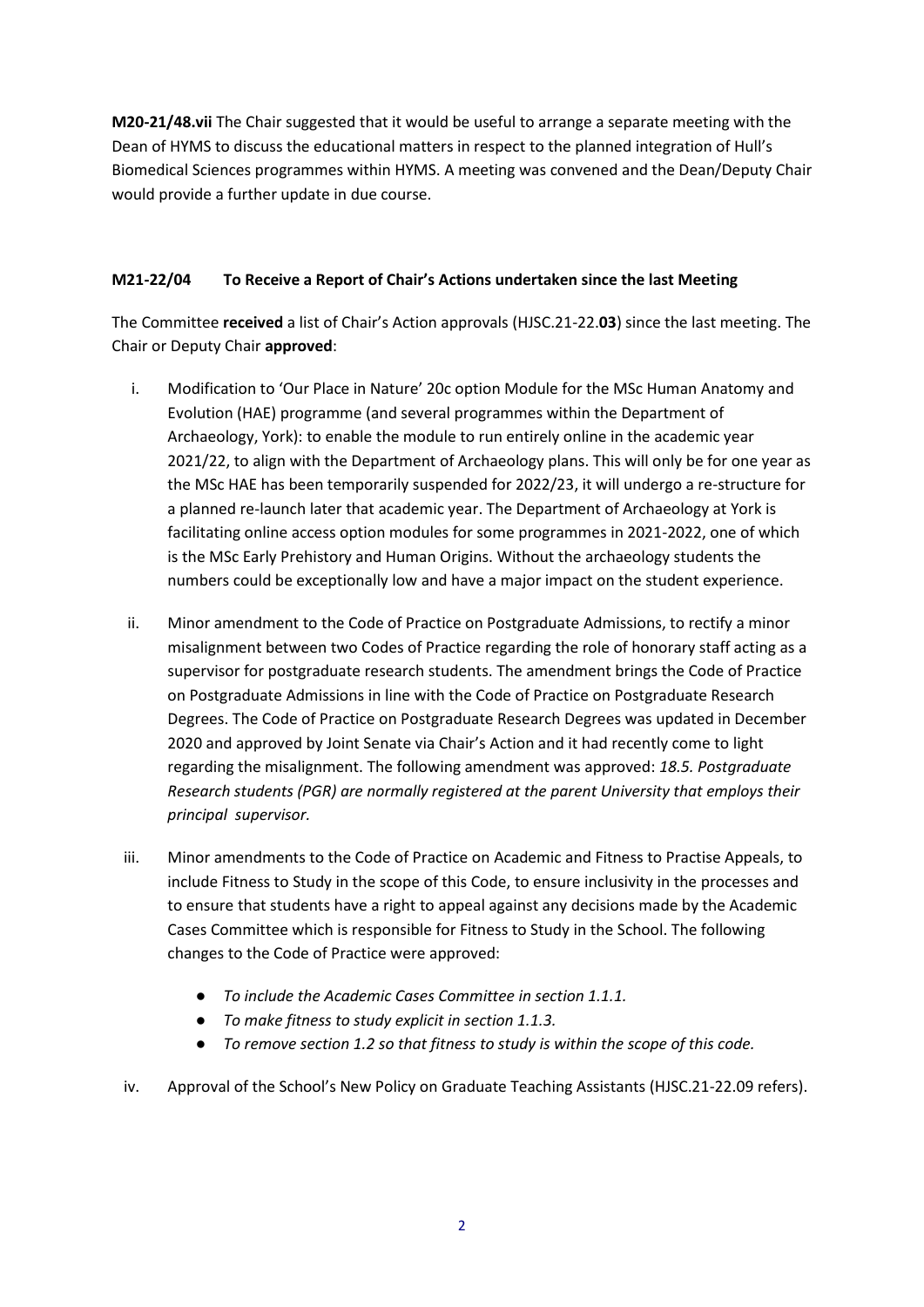## **M21-22/05 To consider the Committee's membership and to note the terms of reference**

The Committee **considered and approved** its membership and **noted** the terms of reference (HJSC.21- 22.**04**).

Members **noted** that one position on the Committee remained unfilled, the The HYMS Students' Officer, HUSU. The President Education, HUSU reported that they were pursuing this appointment and provided an update in their oral report below (M21-22/06 refers).

Members **noted** that the Annual Cycle of Business had not been circulated at the meeting this year for approval, but it would continue to be used as a template and reference point for meeting preparation by the Chair and Secretary.

The Committee **approved** a recommendation by Members to remove the use of formal titles going forward (marital status and professional titles), and it was **agreed** that they should be removed from the membership list.

### **Action: Secretary**

## **M21-22/06 To Receive an Oral Report from the Student Representatives**

- a) The Academic Officer, YUSU was unable to attend the meeting, but provided a written report. The Committee noted that YUSU had recruited over 100 undergraduate Course Reps in the last week, with by-elections opening soon for many of the remaining positions. HYMS Course Representative positions were to be confirmed. YUSU had also elected over 80 college committee positions in the same time period. They were currently planning a student ballot to take place in Week 8 on the upcoming industrial action, with an informative Q&A panel including colleagues from senior university management and UCU to help inform their members of the dispute.
- b) The Chair of the Student Staff Committee, HYMS reported that the GMC had recently carried out a formal visit to the School as part of the new GMC quality assurance process, and had observed their Student Staff Committee.

The Chair of SSC was working with the President of Education, HUSU, to seek to appoint a new course representative for HYMS. The HYMS SSC Chair and Deputies would be forming closer links with HUSU to provide direct input to HUSU on the student needs for HYMS. The Deputy Dean noted that a lot of work was being carried out in the School to improve student representation, therefore the School was pleased with this plan.

c) The President of Education, HUSU reported that the HYMS Students' Officer role at Hull was normally an elected role, but as they had not managed to appoint anyone yet through this process, they were looking to meet with Hull based HYMS students to discuss the role and hoped to directly appoint someone.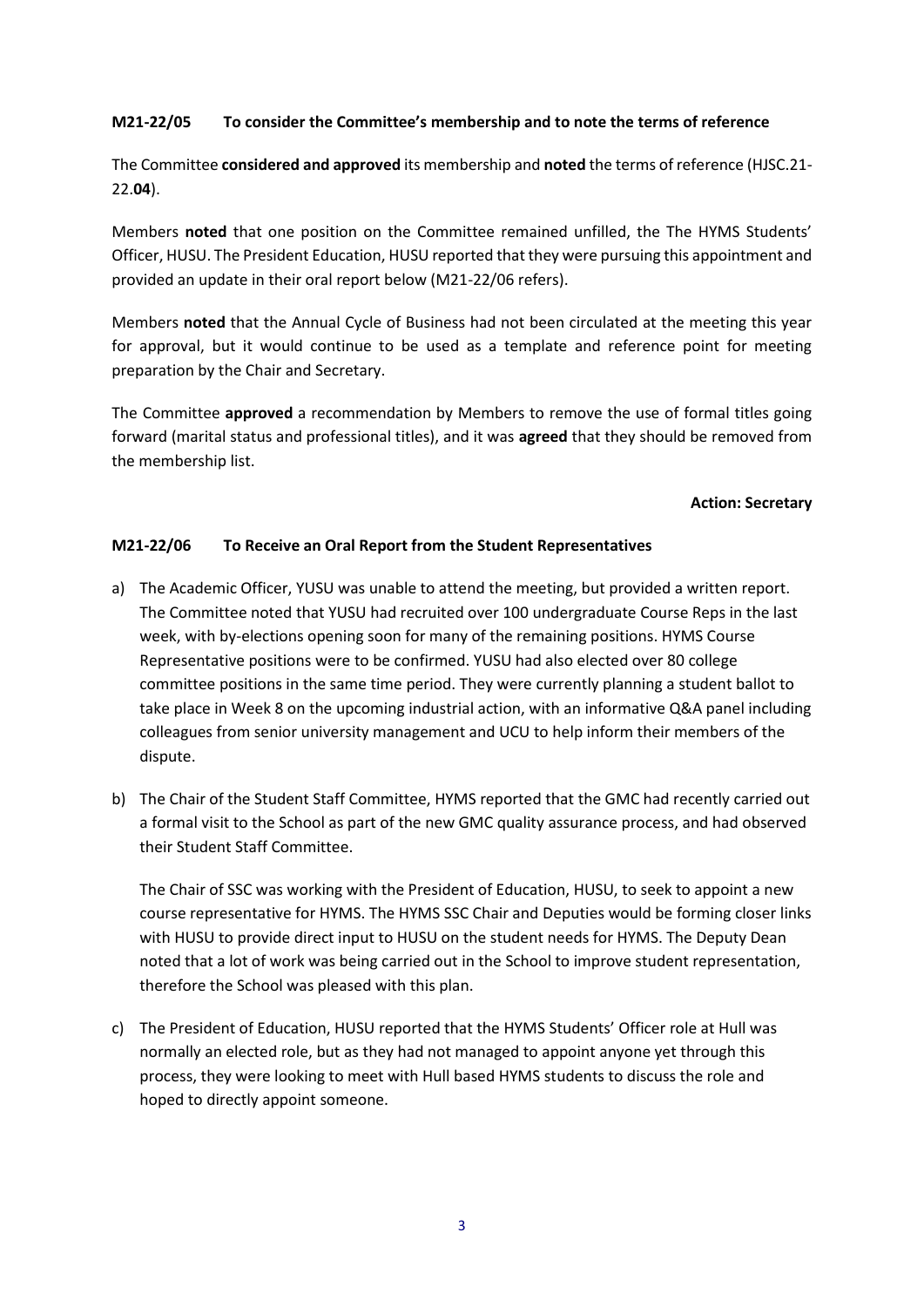The president of Education had contacted Hull based HYMS students for feedback before the meeting and 13 issues or comments had been raised which have been forwarded to the Student and Alumni Engagement Coordinator, HYMS for further follow up.

d) The VP Academic, GSA was unable to attend, the GSA President attended in their place, but had nothing to report.

## **M21-22/07 To Receive a Verbal Report from the Dean of HYMS**

a) The Dean drew the Committee's attention to the following updates:

- i. Covid-19 responses. After some discussion the Emergency Management and Recovery Committee had agreed to step down from 1 November and resume their usual governance procedures. The School thanked the Chair for the speed in which Chair's Action contingency requests have been dealt with and noted that going forward the amount of Chair's actions requests should now reduce. The Government had recently announced that the Covid-19 Vaccine would be made compulsory for NHS frontline staff by April 2022, which may generate comments from NHS colleagues. Generally the School has adjusted well to the new academic year.
- ii. NSS results. The progress of NSS scores from 2019-2021 had demonstrated a mix of improvements and declines across the domains, however, the School's overall satisfaction ranking position had been maintained compared to 2020. The academic year in general was unusual due to the pandemic. The Organisation and Management domain showed the best improvement over the last 2 years. Most domains remained above the Medicine Sector benchmark apart from Organisation and Management and Student Union.
- iii. Admissions. There have been a record number of applications to Medicine this year for HYMS as well as across the UK Sector Medical Schools. The Government has given strict guidance to Medical Schools to not exceed student numbers this academic year, therefore the School was taking a cautious approach. The gender balance of applicants this year showed a higher percentage of females [71%] compared to the last 2 years. The Polar quantile contextual data generally reflected the population demographics. The Polar 5 quintile (the highest participation rate) showed the highest number of student applications.
- iv. Recruitment. There were a high number of essential academic posts at the stage of being approved, in recruitment or appointed to, which reflected the benefits of the School's expansion plans. The School has made their first joint appointment with York Hospital for a number of years, and has a number of further joint appointments in recruitment.
- v. Strategy (including PGT Strategy). The HYMS Five-Year Strategy was recently approved at Strategy Planning Group (SPG). The School has started the process of clarifying their actions and Key Performance Indicators, which include sub-aims related to training health professionals and scientists. A further update on the Strategy implementation will be brought to the next HJSC meeting.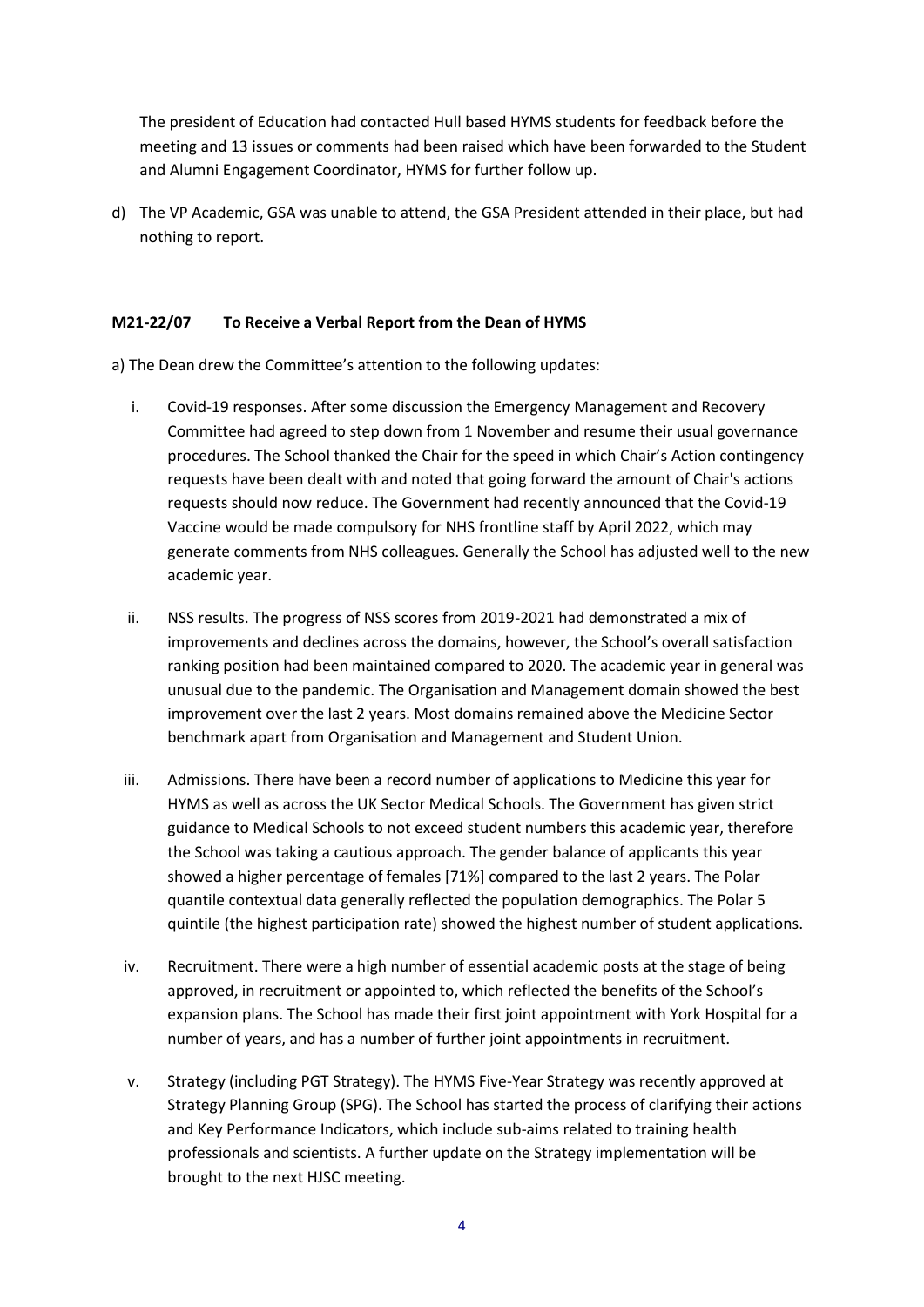vi. The Postgraduate Taught (PGT) Strategy has been approved by SPG and the School is planning its implementation, this will include a review of their current PGT portfolio, to explore areas of growth for PGT and Research programmes (including intercalation), additional resources required and governance issues across the parent universities. The initial review is planned for completion by the end of the calendar year, with analysis to follow and completion of the report by May/June 2022, for consideration at the June HJSC meeting.

During the discussion the following points were made:

● The Chair suggested that the PGT review should enable the School to explore more opportunities for the parent universities to work together more. It could be an opportunity to consider tripartite opportunities and to capitalise on existing modules. The Chair suggested a meeting with the Deputy Chair, Dean and Deputy Dean to discuss further.

## **Action: Chair/Secretary**

● The Deputy Dean reported that the School would be working with the parent universities as part of the review to explore gaps and opportunities, such as the development of new programmes, as well as intercalation opportunities.

b) The Deputy Dean provided an update on Equality, Diversity and Inclusion (EDI) developments within the School:

- The EDI committee will be working with the School leadership team to develop an EDI strategy aligned to the overarching strategy and delivery of the School's strategic aims.
- The School has been working to increase student engagement from under represented groups. A new EDI student representative and student EDI champions have been appointed, who will have a formal role within the School Committee structure. These roles will compliment the staff EDI champions.
- The School's response to the Black Lives Matter movement has been formalised with the adoption of the BMA Anti-racial Harassment Charter for Medical Schools and the development of the HYMS Student and Staff Anti-Racism (STAR) Working Group (reporting to the EDI committee).
- A BMA Charter action plan is in place and a number of actions related to embedding EDI values across the School, NHS placements and Student body have been completed or are in development.
- The School will be working with placement providers on improving workplace culture, safer working and to tackle issues raised by students, such as racial harassment and discriminatory behaviour, which is being overseen within the School's Action Plan. New student surveys have also been implemented to include questions on workplace culture.
- A new Dignity at Work and Study Policy has been developed and implemented, with an associated 'single point of contact' reporting tool, which has been set up for students to raise issues. Concerns can be reported anonymously, but students are encouraged to include their name so that they can be followed up on. Students have commented positively on the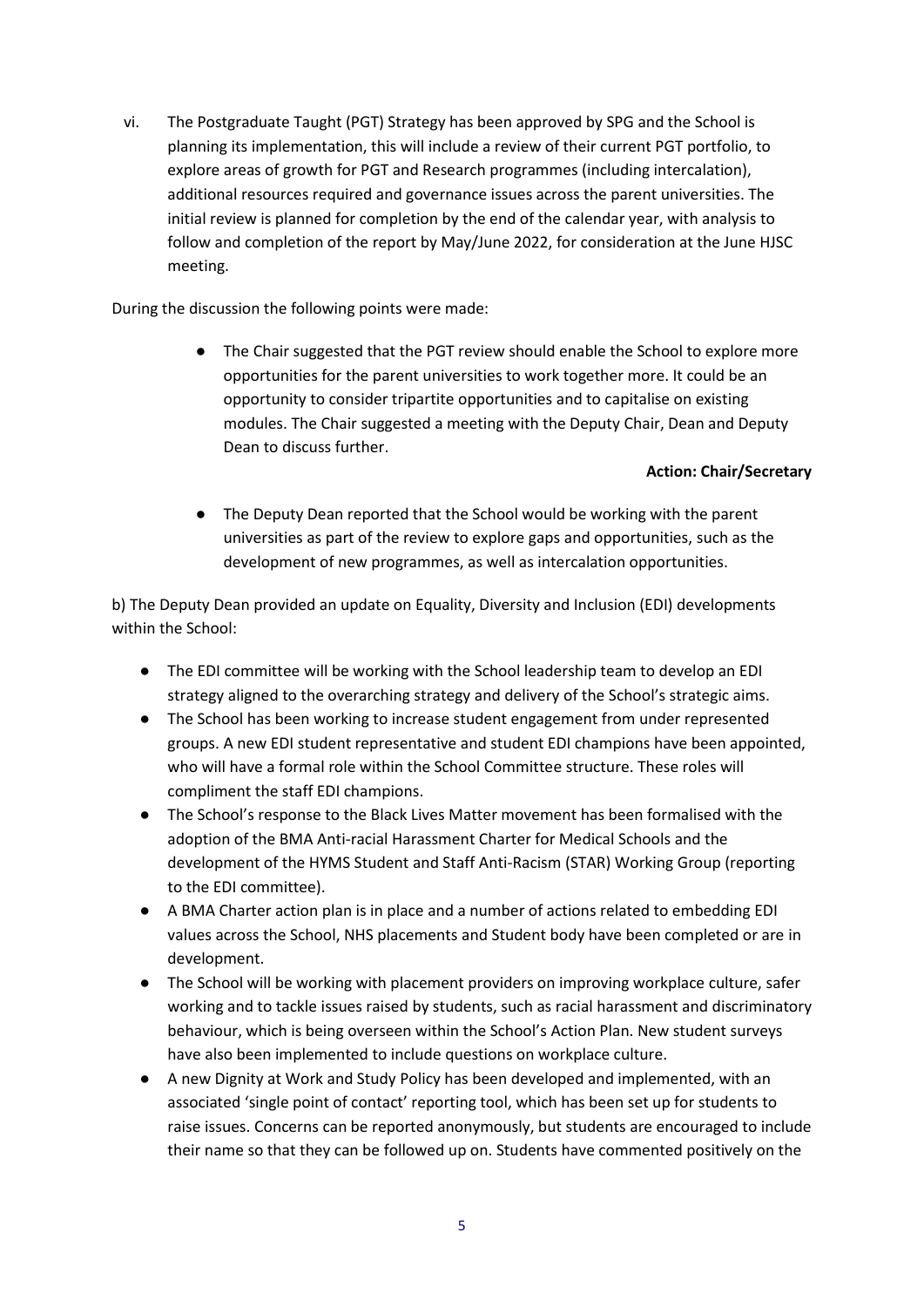new reporting tool. Patient safety concerns continue to be reported though the existing reporting system.

- As part of the Decolonising the Curriculum initiative, the Problem Based Learning cases have been reviewed.
- The School is developing their own New Parent Policy, which is based on their parent university policies.
- EDI within recruitment is also being reviewed, to widen the diversity of academic staff.

During the discussion the following points were made:

- The Deputy Chair praised the School for their proactive work and was impressed with the EDI initiatives and volume of activity. She requested that the details be shared with the Hull University Leadership Team (ULT). The Deputy Dean noted that there was a University of Hull representative on their EDI Committee, but they were happy for them to be shared with ULT.
- The Chair suggested that the EDI initiatives be shared with other departments, such as Health Sciences and Social Work, in respect to their initiatives within the professional placements. The Deputy Dean reported that they were looking to share the details with Health Sciences at Hull, and would be happy to share with other departments across York/Hull.
- Members queried whether the School produced a degree outcomes report to include demographic data, such as polar quintiles and the awarding gap. The Deputy Dean reported that the School had planned to provide a degree outcomes report in the summer 2021, but this was still outstanding due to challenges in obtaining sufficient and robust demographic data from the parent universities. See further discussion and action related to the degree outcome report (M21-22/14 refers).

The Chair thanked the Deputy Dean for presenting the update on EDI, commending HYMS for leading the way on EDI initiatives.

# **M21-22/08 To discuss the annual report by the Chair of Board of Studies on the work of the Board during 2020/21**

The Committee **discussed** the annual report by the Chair of Board of Studies (CBoS) on the work of the Board during 2020/21 (HJSC.21-22.**05**). The report provided a synopsis of the main activities and business of the Board for 2020/21, including the School's response to COVID-19, NSS 2021 results and league table position, core Board business (unreserved and reserved), and key focuses of the Board for academic year 2021/22.

The CBoS reported that it had been a challenging year and highlighted the significant amount of work carried out by the Contingency Groups in response to the Pandemic. The School had ceased the use of the Code of Practice on Emergency Management and Recovery on 1 November 2021 and had resumed the usual academic governance decision making pathways.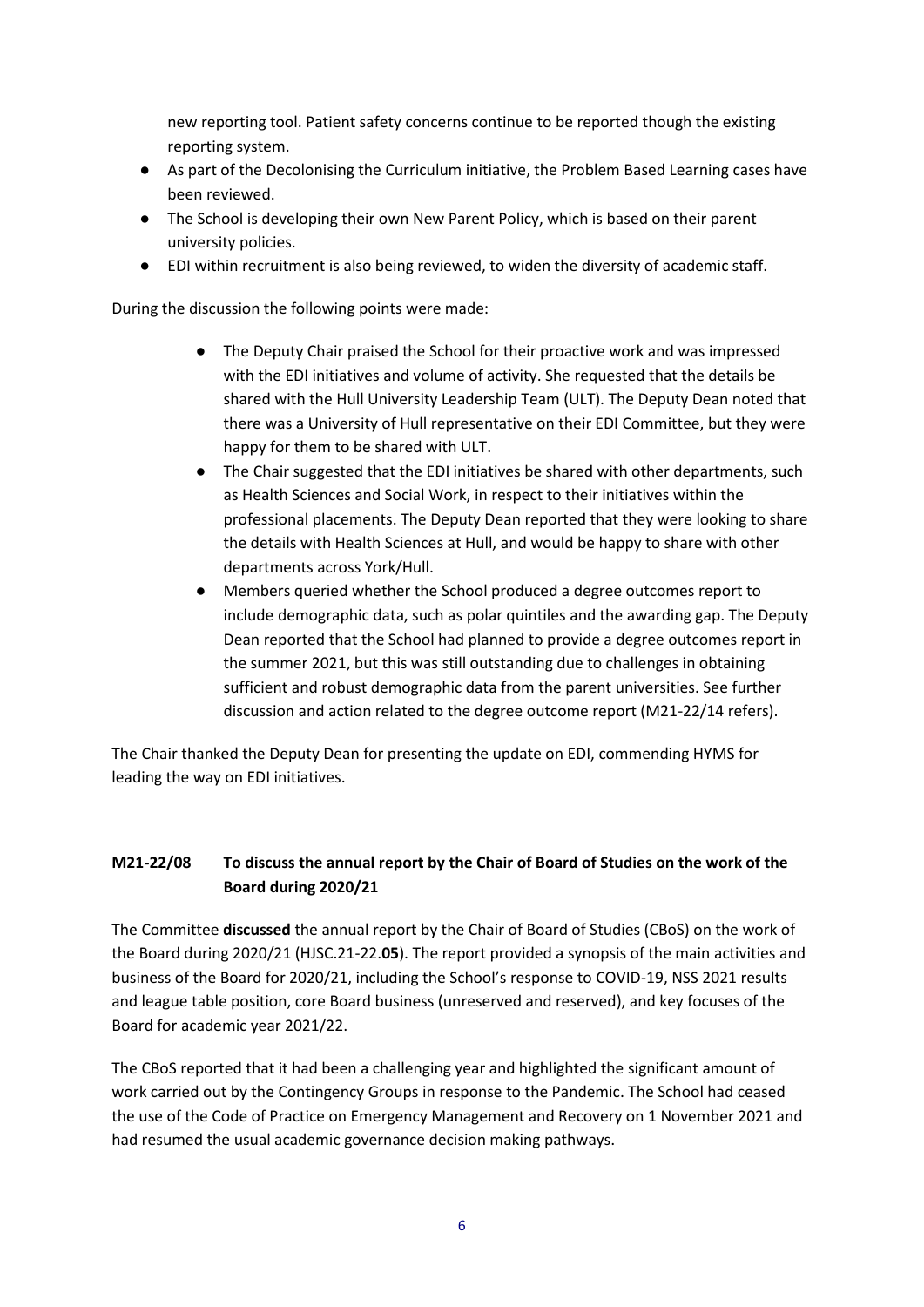Members discussed the NSS scores; the Overall Satisfaction results were 82.5% (a decrease from 87.5% in 2020). However, the School's NSS ranking had increased one place to 20th this year out of 34 medical schools. There was notable improvement in the Organisation and Management and Student Voice domains. The School would be submitting a new MB BS Action Plan aimed at making sustained improvements in all domains to the Joint Senate in January for consideration and approval.

The CBoS reported that the key focus for the academic year 2021/22, included:

- Work to improve their overall NSS scores as a key indicator of performance by the School. Their primary actions would be to target Organisation and Management and Student Union domains;
- Implementation of the Periodic Review Action plan;
- A review of the academic approvals process for programmes and modules.

The CBoS noted that the Periodic Review that took place in June 2021 had helped inform and focus on key actions. The Deputy Dean reported a range of activities that were taking place to improve communications with the Student Unions and the School, to improve student engagement and increase the Student Union involvement with the School. The Chair of the Student Staff Committee highlighted work between HUSU and MEDSOC to improve the support provided from the Student Union in respect to the recruitment and appointment of student representatives.

# **M21-22/09 To consider a report, external assessor reports and action plan arising from the HYMS Periodic Review**

The Committee **considered** a report, external assessor reports and action plan arising from the HYMS Periodic Review (HJSC.21-22.**06**). The HYMS Periodic Review was carried out by the University of York on 21 June 2021, the last Periodic Review took place in 2014, led by the University of Hull. Steve King chaired the meeting, Justin Morris and Lisa Tees had been the Hull members, Jane Baston and Jemima Balingue had been the student representatives from York and Hull and Elizabeth Allen was the Secretary. The Chair of the Panel reported that the review had been a positive experience supported by two excellent external assessors.

The Chair reported that this had been the only Periodic Review that took place in the last academic year, as a decision had been made to postpone all Reviews at York due to the pandemic. The School decided to continue with the rescheduled Review, which was testament to their proactive approach to quality enhancement and improvement, which was clearly evidenced through their conduct in the process and the supporting documentation.

The Chair of the Periodic Review panel thanked members of the School, in particular the Dean, Deputy Dean, Chair of Board of Studies and the Governance Manager for their thorough preparation for the review, and the staff and students who participated on the day. The Panel were concerned however that extremely low numbers of taught students were interviewed on the Review day and those that were interviewed all held student representative roles. The students were excellent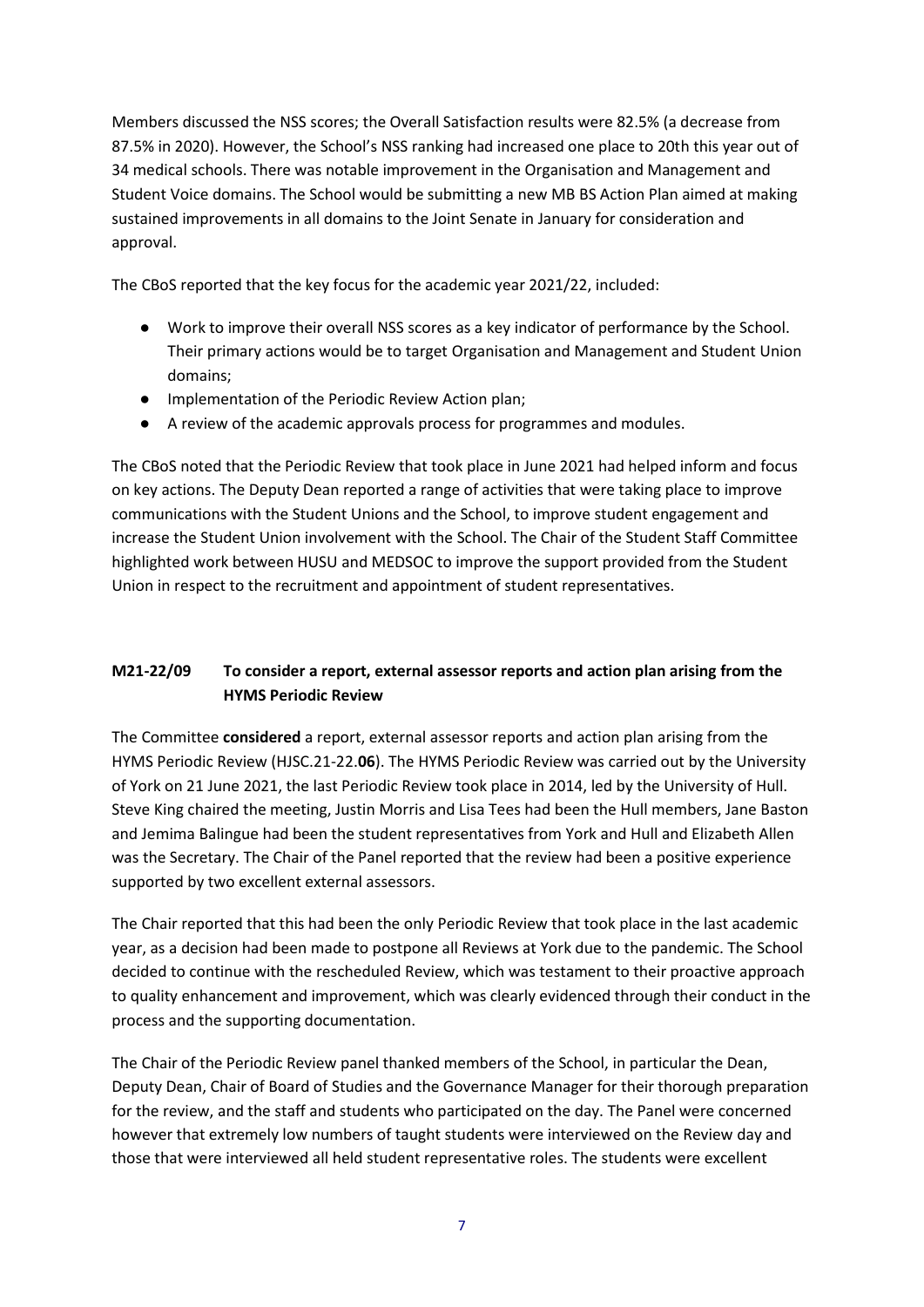ambassadors for the School, however the lack of breadth of students interviewed, significantly devalued any conclusions to be drawn.

The Panel identified many strengths and examples of good practice, which included their commitment to expansion; the WP Strategy; driving forward the 5-Year Strategy; the School's response to the pandemic; the strong suite of programmes; the Skills Support highlighted by the Postgraduate Research students and the NSS improvements over more recent years (the panel acknowledged that work was ongoing to improve the lower scoring domains for Organisation and Management and Student Voice, but it was pleasing to see some improvements in these areas in the 2021 results).

The Panel identified a number of actions that the School should take to enhance its provision. Recommendations included that the School:

- Considers, with support as required from the parent universities, any challenges there may be in order to further expand intercalation;
- Seeks to expand their Professional Services Support provision to address the likely increase in workload to support the School's expansion plans;
- Considers issues related to Primary Care placement capacity and how they will be addressed to support student expansion as it continues to be embedded;
- Considers ways in which the induction process to clinical placements can be improved for the

smaller peripheral sites to help reduce the feeling of isolation reported by students;

- Considers ways in which the transition to clinical placements in the later years can be improved to enhance the student experience on placement and help to set student expectations better;
- Considers the additional provision of Professional Services Support and resources required to
	- support the delivery of the Medical Licensing Assessment for implementation in 2024/25;
- Considers, with support as required from the parent universities, what additional external networking opportunities there might be for Postgraduate Research students and how they can be promoted more effectively.

During discussion of the report the following points were made:

- The Deputy Dean reported that the School had acknowledged that student engagement was difficult for the rescheduled Review date as it was during the examination period for some student cohorts. The Student Representatives did attempt to gain more engagement, but the timing was unavoidable in the circumstances.
- The Deputy Dean thanked the Chair and Secretary of the panel and noted that it was a positive experience and extremely helpful that the Review went ahead. He reported that the School was already aware of the matters raised in the report, but found it very useful to have the supportive, constructive and critical discussions, which provided a good direction for the School.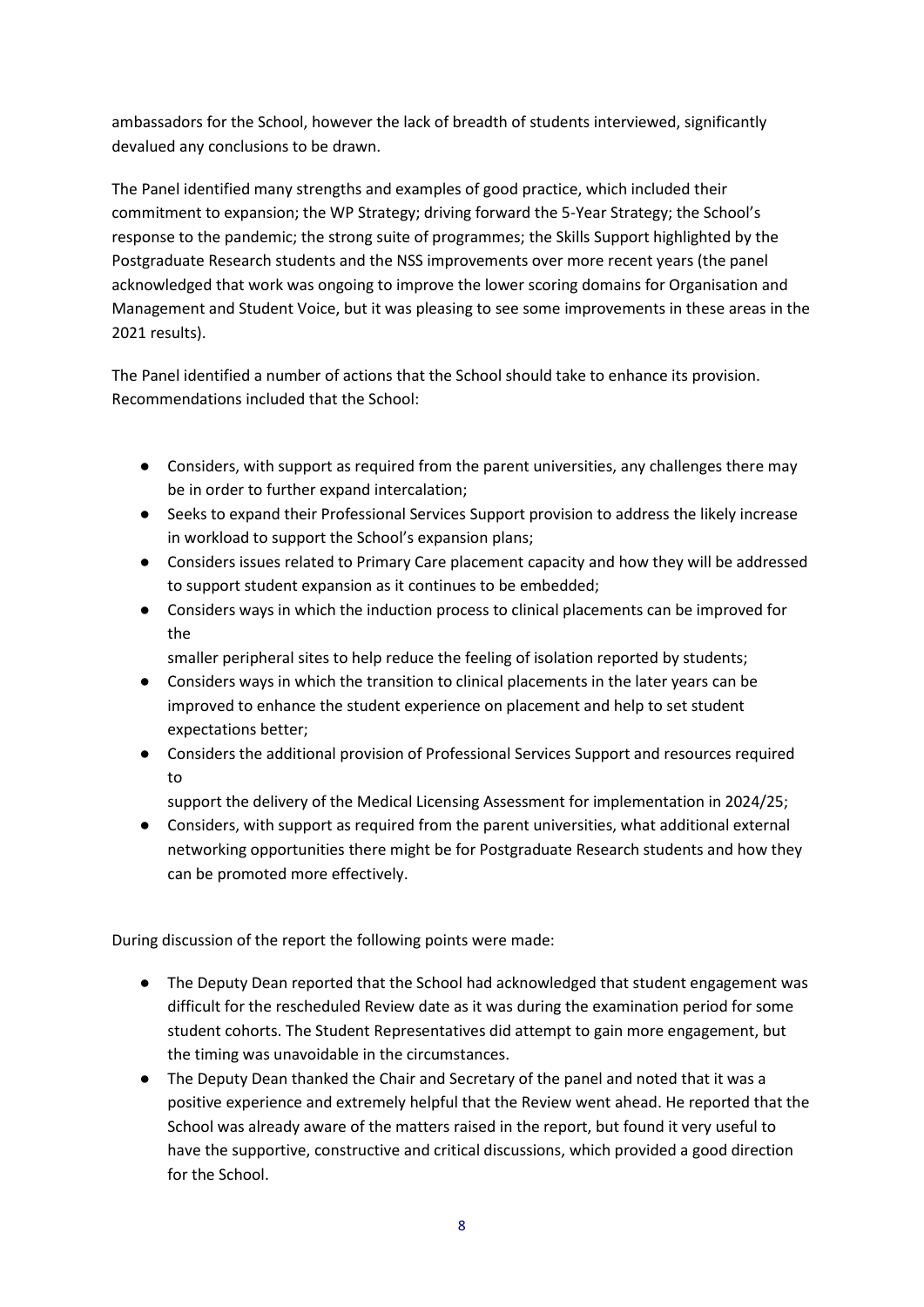● The President of Education, HUSU reported that they were working with MEDSOC to increase their welcome week on campus to help improve student engagement.

The Committee noted that the Panel had made one University-level recommendation, that:

● Recognising the School's student expansion plans, the parent universities explore with the School, routes to enable more sustainable Professional Services Support.

The Committee **approved** the report and action plan and **agreed** that appropriate actions in response to the Panel's recommendations had been identified.

# **M21-22/10 Confidential: To discuss results of the National Student Survey 2021**

The Committee **discussed** the results of the National Student Survey 2021. The paper included a summary of the questionnaire results in comparison with the last four years' results, and respondents' open comments. (HJSC.20-21.**07**). The Chair of Board of Studies introduced the paper and noted that the School was actively working on intended actions, and HJSC would receive an MB BS action plan to include these at its next meeting,

During the discussion it was **noted** that:

- The response rate for the NSS had increased in 2021 to 87.7%, (from 80% in 2020). Overall satisfaction was 82.5% in 2021 (a decrease from 87.5%).
- Several key strengths were identified from the survey. These included teaching, assessment and feedback, learning resources and learning community. Within these sections there were some areas which received a lower rating, including 'my course has provided me with opportunities to explore ideas or concepts in depth'.
- Improvements had been made to the organisation and management and student voice domains since last year, however the scores remained low. These were areas where previous work had been carried out to address issues raised, however, further work was planned to address timetabling issues raised and to improve communications and setting student expectations. Actions were underway including the development of Standing Operating Procedures for Assessments.
- In the open comments section, several specific areas were identified which included issues related to communication, timetabling, placement variation, travelling and placement moves and career advice. The School was working with placement providers to address the issues raised and to improve communications related to placements.
- Members noted that the organisation and management scores pre-dated the pandemic, therefore it was deemed that these scores were not related to issues caused by the pandemic.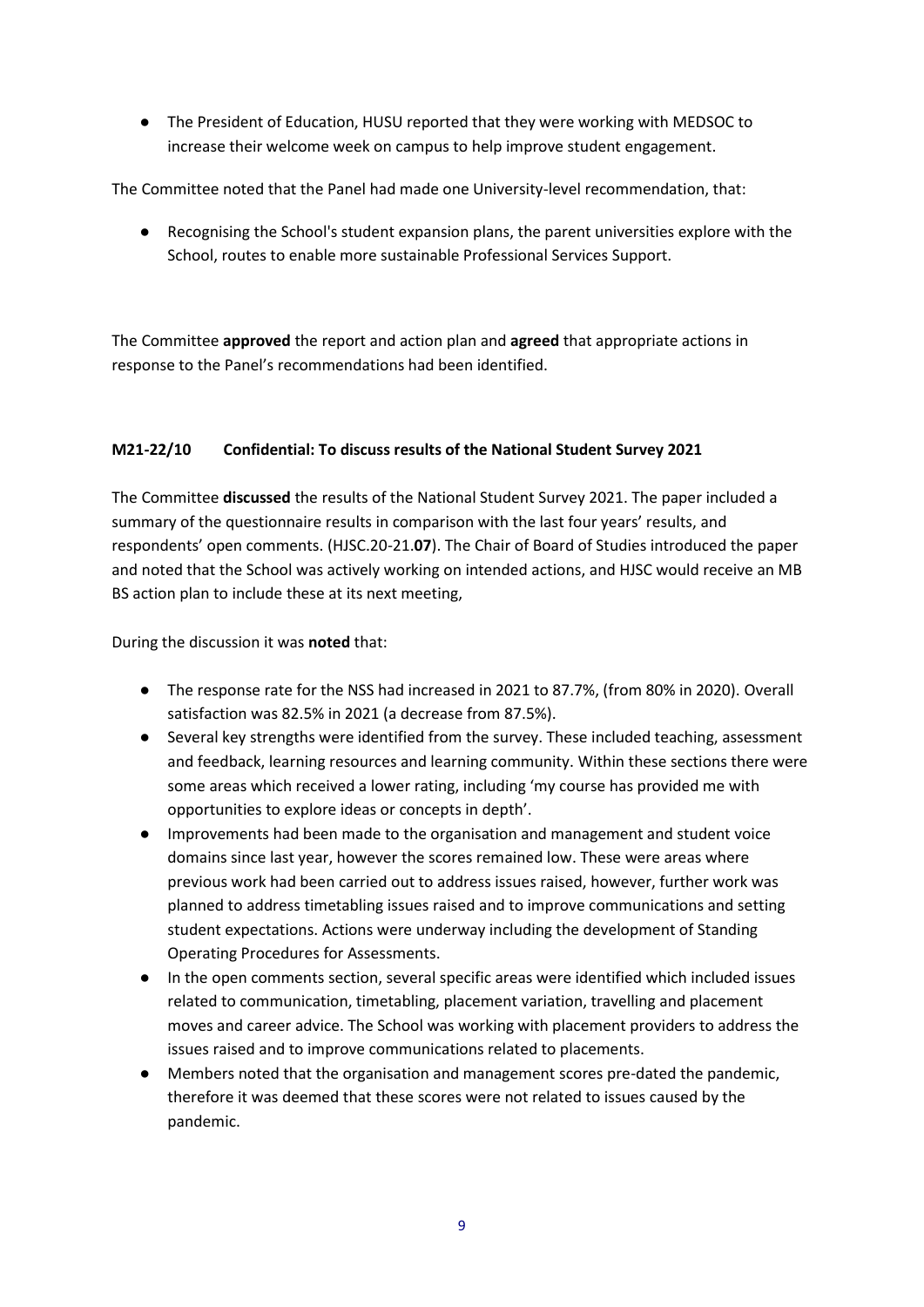- There were open comments that related to student experience in terms of culture, environment and a safe experience and the School had set up a working group to address these.
- The Student's Union score continued to be low and was an area of current work within the School to improve links and support for students.

# **M21-22/11 To consider minor amendments to the Code of Practice on MB BS Assessment and Evaluation**

The Committee **considered** minor amendments to the Code of Practice on MB BS Assessment and Evaluation (HJSC.21-22.**08**). The Chair of Board of Studies introduced the paper and noted that the amendments related to the introduction of a Year 4 resit and progression requirements. These were to:

i) Remove references to sequential testing and the requirement for Year 4 students who do not meet progression requirements to repeat the entire year of study.

ii) Remove the requirement in section 13.1.2: To be in good standing with the HYMS Student Fitness to Practise (FtP) Committee, so that the Board of Examiners decision is made only on the academic performance of the student.

The CBoS noted that removal of the above requirement related to FtP would not impair the School's ability to manage safety concerns about students. The School would still be able to, via the FtP Committee and the Dean, make a decision to suspend a student's studies or placement based on a risk assessment in relation to concerns raised.

Members noted that a separate clause within the Code of Practice for the award of the MB BS or MB BS with a Gateway (clauses 16.1.8 and 16.2.9) remained unchanged for Graduation, which requires a student to be in good standing with the FtP committee. This is a regulatory requirement for the award of a Primary Medical Qualification, provisional registration and licence to practice from the GMC.

The Committee **approved** the Code of Practice on MB BS Assessment and Evaluation

# **M21-22/12 To note that the Chair has approved a New Policy on Graduate Teaching Assistants (GTAs)**

The Committee **noted** that the Chair had approved, via HJSC Chair's actions, a New Policy on Graduate Teaching Assistants (GTAs) (HJSC.21-22.**09**). The Deputy Dean reported that the School had previously been utilizing GTAs without an explicit policy, which put them at risk with HR regulations. The new policy aligned with the University of York GTA policy, as some of the practices had already aligned to York. Laura Sadofsky, Senior Lecturer, HYMS had taken on the role of GTA Coordinator and led on the development of the new Policy and was currently working on implementation, ensuring appropriate GTA contracts were put in place, with guidance and support from HR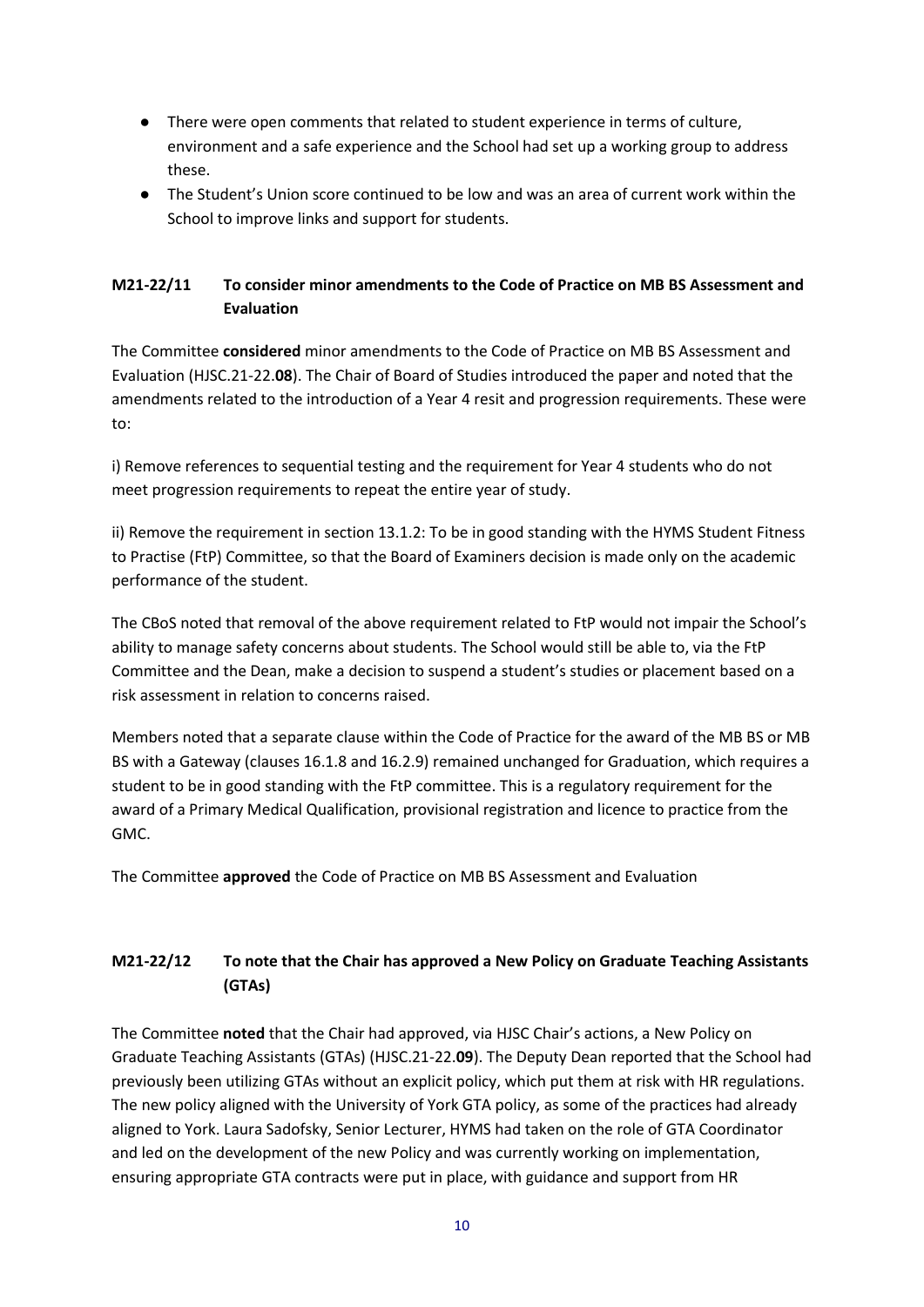colleagues at York and Hull. There were some legacy issues to be resolved and these would be ironed out by next year.

During the discussion the following points were made:

- The Associate Dean (TLS) Sciences, York suggested that the School contact the Department of Chemistry regarding the new Policy implementation to discuss how they dealt with issues related to staff contracts. The Department of Chemistry had previously set up a Working Group to manage the implementation of the GTA Policy at York.
- The School was gaining support from HR Departments at both parent universities in respect to the implementation of the new policy, but the Chair agreed to help link the School with key HR colleagues at York if needed.
- Members suggested that the section related to GTA mandatory training could be more explicit to state whether it is carried out at York or Hull.
- Members also suggested further clarity on GTA time and involvement allowed, in respect to GTA marking.

The Deputy Dean **agreed** to take the members' comments back to the GTA Coordinator for consideration.

## **Action: Deputy Dean**

# **M21-22/13 To receive the annual tracker of minor amendments to Codes and Policies that were made without requiring approval by the Committee or Chair**

The Committee **received** the annual tracker of minor amendments to Codes and Policies that were made without requiring approval by the Committee or Chair (HJSC.21-22.**10**).

# **M21-22/14 To consider the HJSC annual report to the HYMS Strategic Planning Group**

The Committee **considered and approved** the HJSC annual report to the HYMS Strategic Planning Group (SPG) (HJSC.21-22.**11**). The report would be submitted to the SPG meeting on 31 March 2022. Under the revised governance arrangements for HYMS, HJSC has a 'dotted line' report to the SPG chaired by the Heads of Faculties of both Universities. HJSC submits synopses of meetings to each SPG meeting and is required to provide an annual report. Members noted that this was the second annual report to the SPG.

The annual report confirmed that HJSC continues to fulfil its responsibilities for academic governance in accordance with the Scheme of Delegation for governance of the School and that HJSC is confident that the School continues to meet the Office for Students (OfS) Conditions of Registration pertaining to quality and standards. The Committee **noted** that the report provided byexception examples of actions and decisions to demonstrate effective oversight of quality and standards.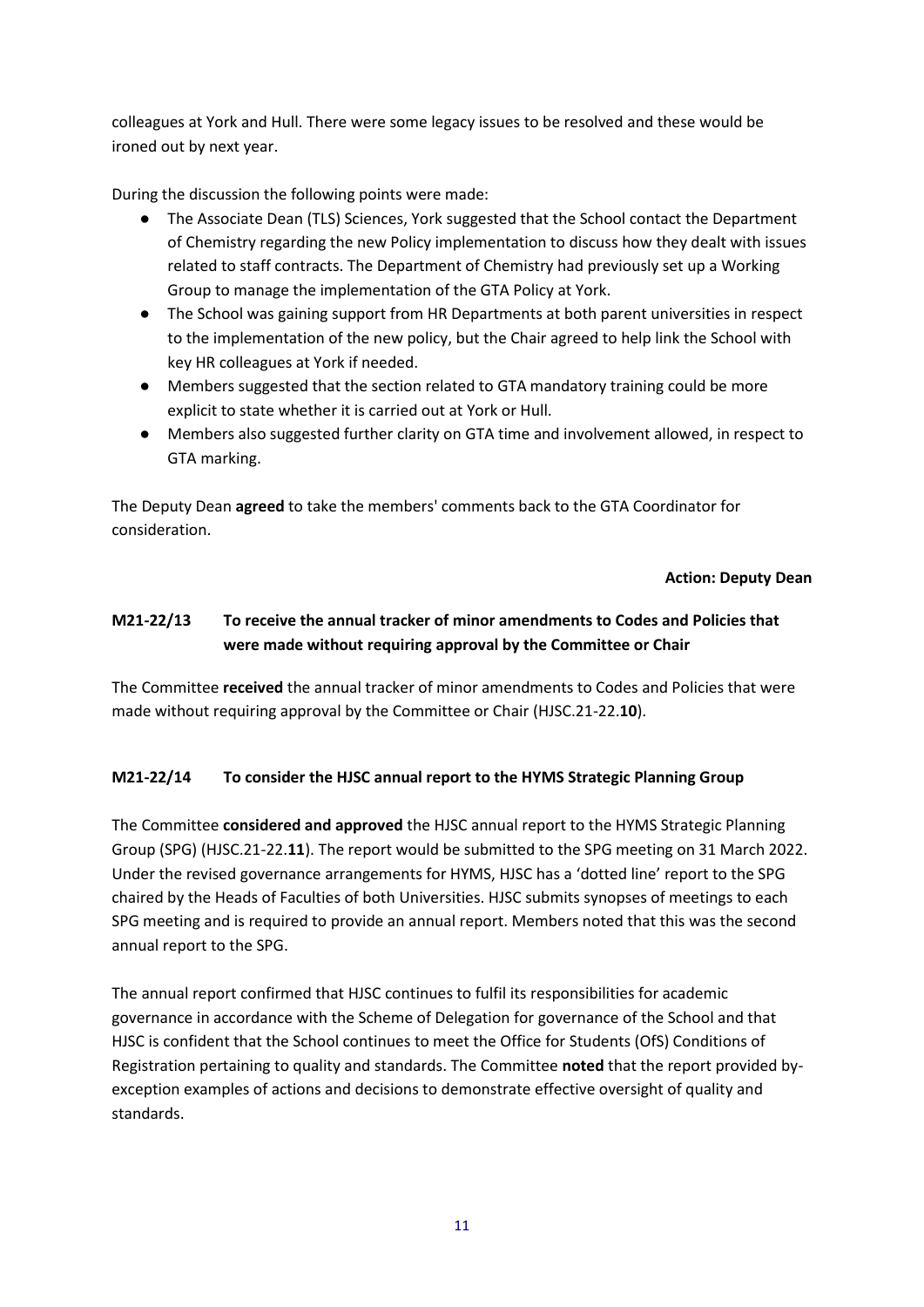The report highlighted that there continued to be scope for improvement for the following B2- Conditions: 2.4 & 2.5, related to student success, degree outcomes and student data. It had been agreed at the HJSC meeting in November 2020 (M20-21/11 refers) that an annual degree outcomes report would be included in the HJSC annual cycle of business for 2020/21, to address Conditions 2.4 and 2.5. An initial report on degree results [2016-17 to 2019-20] was provided for the HYMS Periodic Review on 21 June 2021, however the annual degree outcomes report was still outstanding due to challenges in obtaining sufficient and robust demographic data from the parent universities to allow detailed analysis and discussion of student outcomes and attainment gaps. The Chair suggested a meeting to be convened with the Deputy Chair, Dean and Deputy Dean for this to be followed up on.

## **Action: Chair/Secretary**

Members also noted that it had been suggested in the annual report last year that reporting of appeals could potentially include more robust demographic data, but the potential for this remained limited. The Chair had agreed to close this action, as the reports on cases received at each HJSC meeting already included data that was available on the gender, ethnicity, disability status, institution of registration, programme and year of study.

# **M21-22/15 To discuss the Annual Report of the Case Management Group, Student Fitness-to-Practise Committee and Academic Cases Committee**

The Committee **discussed** the Annual Report of the Case Management Group, Student Fitness-to-Practise Committee and Academic Cases Committee (HJSC.21-22.**12**), introduced by the Chair of Board of Studies (CBoS). The purpose of the report was to summarise the number of student cases which arose in the School during the academic year 2020/21, and to delineate those that had been considered by the Case Management Group (CMG), Academic Cases Committee (ACC) and the Student Fitness to Practise Committee (SFtPC).

Members noted that the purpose of the CMG is to monitor and report on student issues including health, academic attitudes and behaviour across all programmes. This group determines what action and/or escalation is most appropriate for individual students based on all the information and evidence. If required, this group will initiate an investigation into any concerns about a student's health, attitudes, behaviour or progress, issue a caution or refer directly to FtP or ACC. The CMG received a total of 38 Expressions of Concern in 2020-21 compared to 47 in 2019-20.

The CBoS reported that 2020/21 was exceptional, due to the Pandemic, with students' academic and clinical placement activities amended and often constrained. Furthermore, many students' accommodation arrangements were also very different to usual, often reducing the available informal peer support, and potentially influencing behaviours and health problems that led to expressions of concern.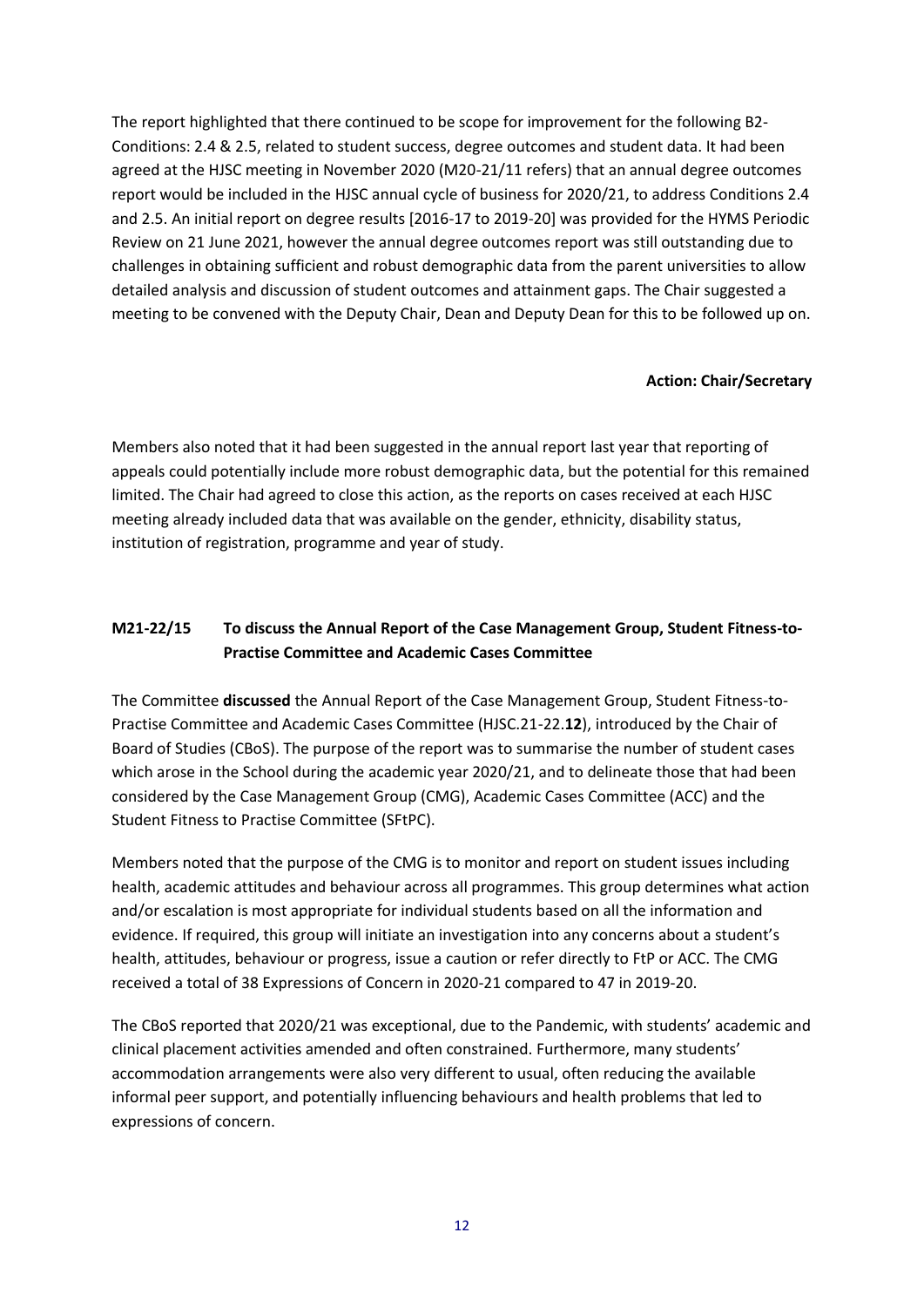Members noted an increase from 7 FtP referrals in 2019/20 to 11 FtP referrals in 2020/21. The increase in professionalism concerns regarding Phase 2 students was a previously noted pattern. The report suggested that it may be useful to reinforce the expectations of professionalism during induction talks and in the period before clinical skills deadlines.

The ACC processes concerns relating to Academic Misconduct and Fitness to Study (FtS) and received 5 referrals from the CMG during 2020/21. There had been no increase in referrals for either FtS or academic misconduct in 2020/21 compared to the previous year.

The report highlighted the following issues noted by the ACC, CMG and SFtPC Chairs:

a) Concerns with students signing off fraudulent skills. The peak of Expressions of Concern in April seemed to be largely attributable to imminent summer exams and deadlines for assessments and skills sign-offs.

b) Growth in Expression of Concerns submitted around social media and its misuse. Preventative work was being explored to reduce the number of future cases.

c) There have been several Expressions of Concern submitted from anonymous emails, which had been discussed with the GMC, Data Protection, University of York and University of Hull and it had been agreed that CMG would keep a record on the students file where no case had been upheld.

d) A new member has been accepted onto the ACC.

e) It has been difficult to find enough Investigating Officers to work on student cases. The report noted however, that a couple of training sessions had been set up in the coming months to train new Investigating Officers to increase the pool.

# **M21-22/16 To discuss the undergraduate external examiner reports, summary of comments and issues and the School's responses (2020/21)**

The Committee **discussed** the undergraduate external examiner reports, summary of comments and issues and the School's responses (2020/21) (HJSC.21-22.**13**). The Chair of Board of Studies introduced the paper and noted that overall the comments received for the MB BS and Medicine with Gateway programme were very positive.

The external for the Gateway to Medicine modules noted that the course was working well in its second year. However, they remained concerned about the pass mark and that students in the lowest decile may struggle with the demands of the medical course, and whilst finals were a long way off for these students a pass mark of mid 60% is normally needed after standard setting. The School had responded to say that they would continue to monitor the progress of the Gateway to Medicine students and at present, students on this route were achieving in line with the 5-year student cohort and no concerns had been identified.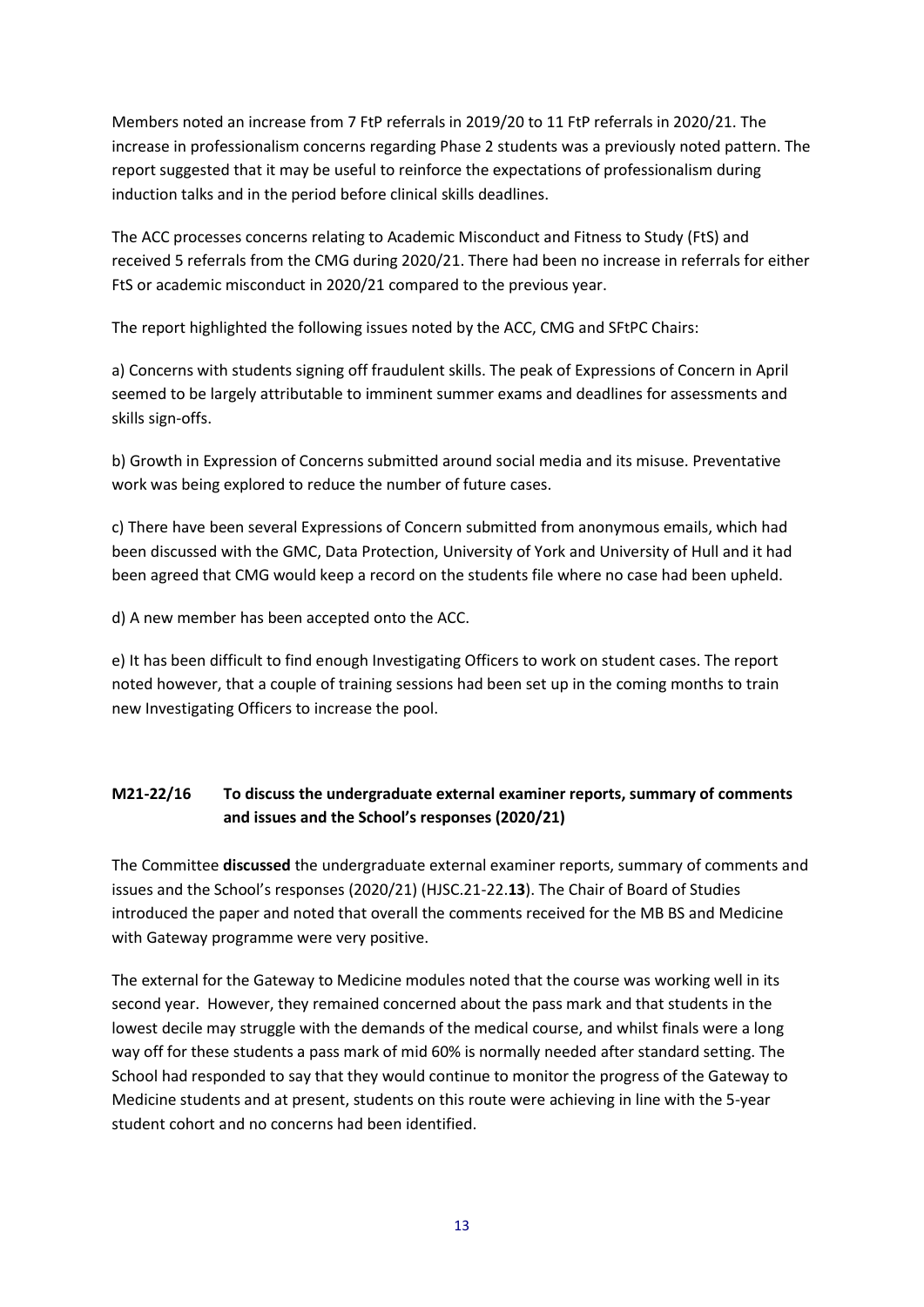A couple of externals commented on the contingency planning for assessments and praised the School for the fair and sensible adjustments made due to the impact of the pandemic, and noted that results were compared to previous cohorts at the exam boards to ensure standards were being maintained.

The Committee praised the depth of positive comments, especially regarding the level of feedback to students and acknowledged how the external examiner comments correlated with the NSS scores for Assessment and Feedback.

# **M21-22/17 Dates of meetings in 2021/22**

(The Secretary would confirm the format of the meetings in due course)

- Thursday 27th January 2022, 10:00-12:00
- Thursday 28th April 2022, 09:30-11:30
- Thursday 30th June 2022, 10:00-12:00